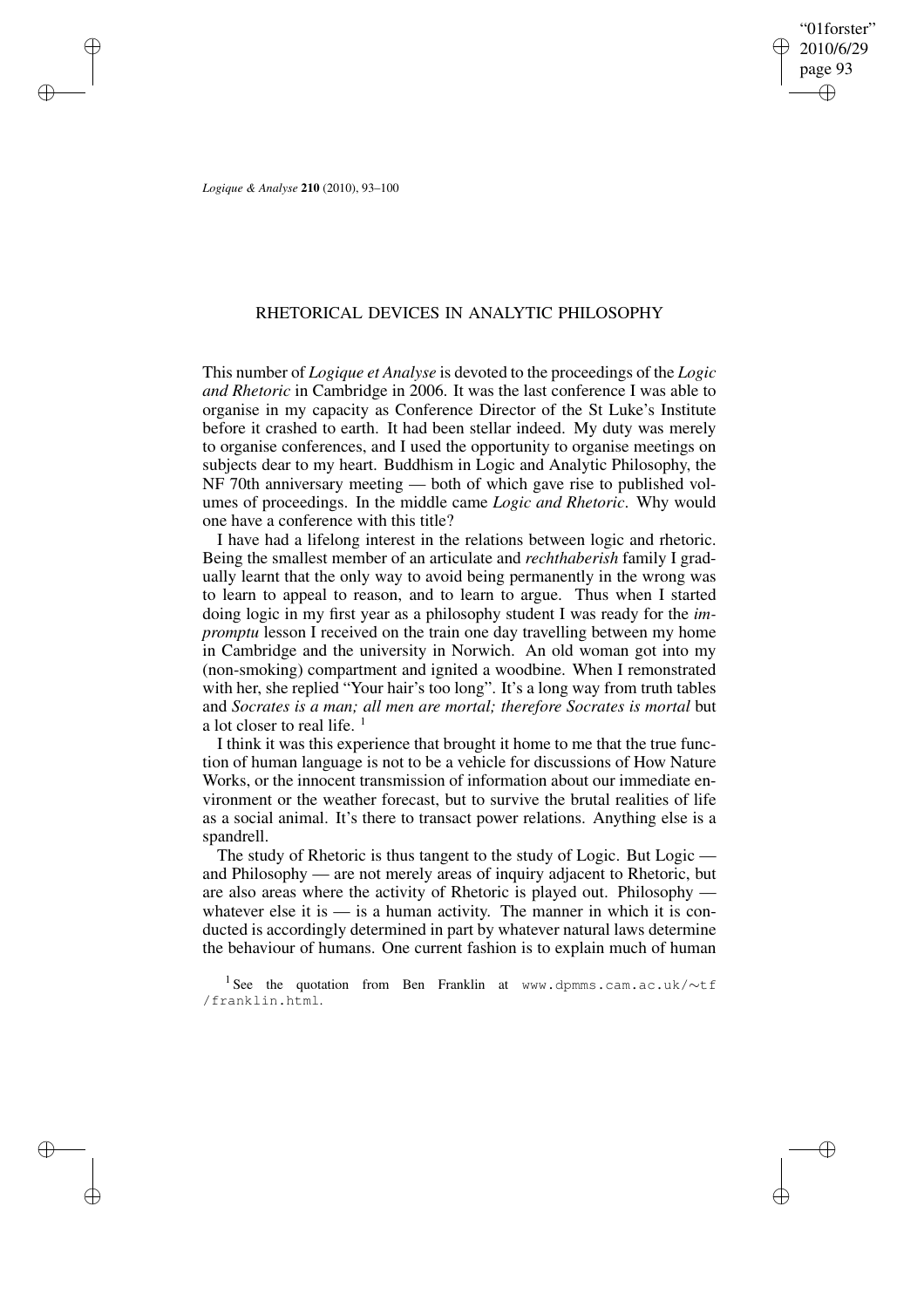"01forster" 2010/6/29 page 94

✐

✐

✐

✐

conduct by reference to the urge that humans (in common with other genebags) have to maximise the number of their grandchildren. To refer to this analysis as a *fashion* is not to disparage it — in fact it has much to recommend it  $\frac{d}{dx}$  it is rather to make the point that the promotion of this analysis is itself part of the behaviour that the analysis is intended to explain. And the means by which this analysis — and its competitors — are promoted are of course rhetorical. And on the whole, the rhetorical devices used in analytic philosophy have not been given the close attention they merit. One project for my looming retirement is to provide it. What follows here is a sketch and a few pointers.

All communities need to assert their status and defend themselves from intruders. If the community is defined by an activity that produces a tangible good or service, then intruders and nincompoops can be detected by their inability to contribute. If the community isn't doing anything useful then it has to resort to other means when attempting to deal with intruders and nincompoops — or to disarm critics. Such communities do have strategies for defending themselves from outsiders and detractors and the techniques they use deserve far more study than they have received. (Sokal and Bricmont [5] have made a start on a study of one such community) and this is something I intend to write about in more detail myself when I have the leisure. The relevance here is that some of the devices used by the votaries of empty discourses are used also by entirely legitimate communities such as that of professional philosophers.

These two needs are met in part by two devices that I call *Discourse theft* and *Lexical choice semantics*. One way of making your community appear to be of higher status than it is is to appropriate the technical jargon proper to linguistic communities of higher status than your own. This is discourse theft, and there are numerous hilarious examples minuted in [5].

Speakers from a particular community can flag their membership of it by *choosing* to use a distinctive vocabulary in circumstances there is no technical need for one. When the conductor on my train says ". . . and at 10:29 we will be arriving *into* [*sic*] Norwich" he is using the flagged word to prove that he is a train conductor. Anyone can attempt to recover a text from a corrupt or damaged document; if you instead describe yourself as *recuperating* it then you saying that you belong to a specific community. These are examples of *lexical choice semantics*. Perhaps it is misleading to write of "lexical choice *semantics*" since the manner in which it conveys information is in no way compositional, but one has to call it something.<sup>2</sup>

 $2$ It's not entirely clear whether "That word 'recuperate' means he's a literary theorist" is Gricean natural meaning like "Those spots mean measles" or whether it is Gricean *non*natural meaning, since there is clearly speaker's intention. It might even belong with the various hard cases the literature has thrown up as part of the debate over whether or not Grice's distinction does, in fact, carve nature at the joints.

✐

✐

✐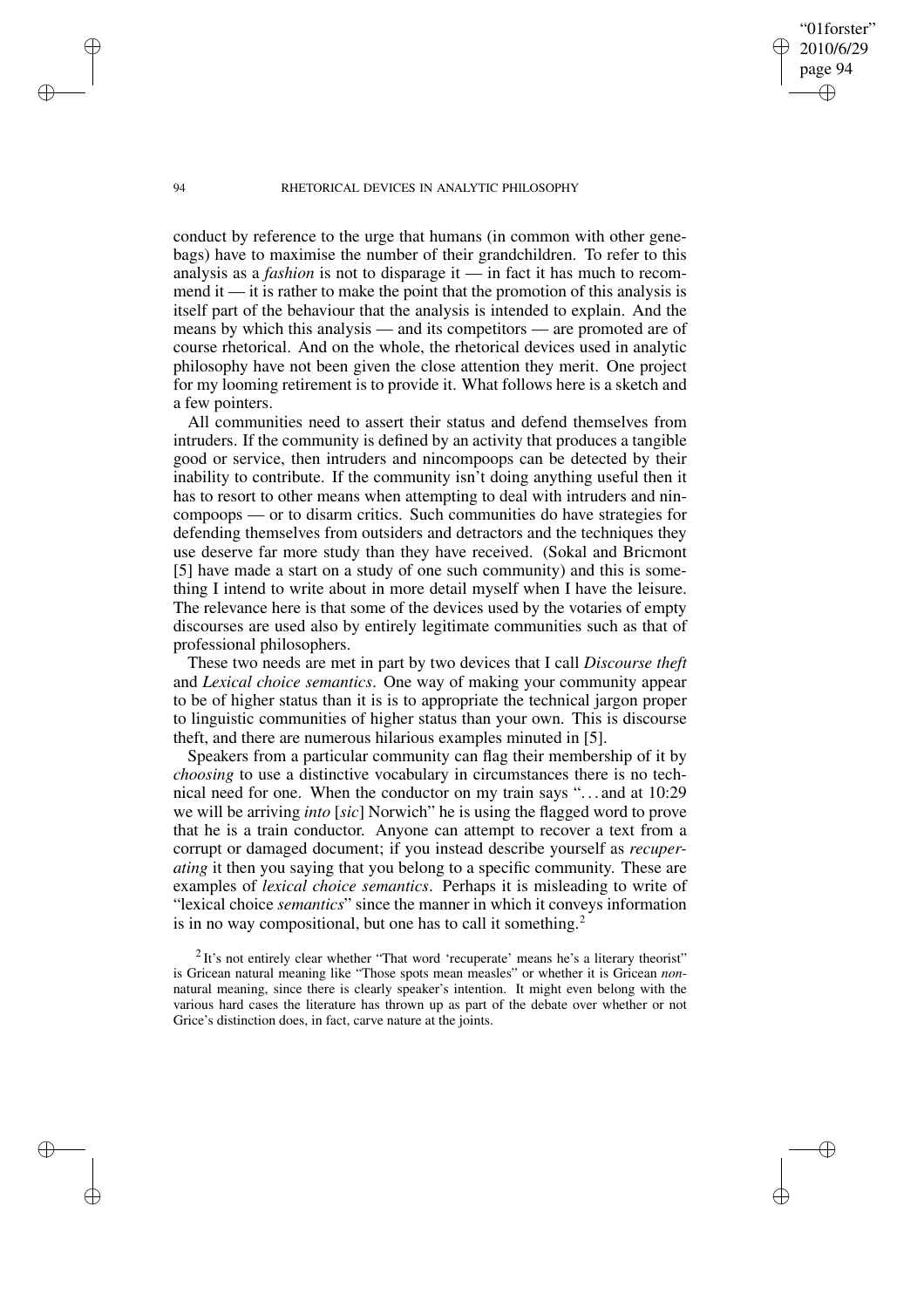I think there are clear examples of Analytic Philosophy engaging in both these practices. One example of the first is the way in which Analytic Philosophy took to numbering sentences. However my pet example of the first is the way in which Analytic philosophy latched onto the beguiling device of possible worlds. I have written at length about the pernicious effect this fascination with possible-world-talk has had on the practice of philosophy (see [1]) but I did not there make the point that the roots of this triffid are bonded securely to the chip on their shoulder that many philosophers have about Logic. It should be said that there is a partial explanation that is entirely innocent. When someone invents the hammer it is entirely appropriate to review all unsolved problems to see if any of them are nails, and to try quite hard to represent them as nails. (One recalls in this connection the miraculous properties attributed to Radium when Marie Curie revealed it to an astonished world: they add up to a story that now makes our hair stand on end.) However it is proper that the flurry of activity should die down once all the genuine nails have been identified: it is perseveration in this task that is inappropriate.<sup>3</sup>

Of course, as well as rhetorical devices to use in combatting outsiders there are rhetorical devices used by philosophers within the tradition in their struggles against each other. Charles Pigden's analysis in this volume that the novel move in early modern philosophy of accusing your opponent of incoherence rather than falsehood was motivated by rhetorical needs is an good example of the kind of analysis we need more of.

### *How the Demands of Rhetoric can distort Philosophical Positions*

One fascinating take on rhetoric in a philosophical context that I want to talk briefly about is the way in which the rhetorical presentational needs of certain philosophical positions can distort those positions.

Let me give you some illustrations.

✐

✐

✐

✐

• Philosophers of Science are — rightly — concerned that the endeavour to understand science done by earlier people in the West should not be seen merely as part of a process whose culminating point is us. They warn us against doing 'Whig history' — a reference to the great Whig historian Lord Acton whose histories supposedly had this character. One strategy for not turning into Lord Acton is to pretend that there is no such thing as progress in the sciences.

<sup>3</sup> In the years immediately following Kripke's seminal work [4] on possible world semantics for modal logics the philosophical literature used the expression 'possible' worlds, but put it in scare quotes. An early example — plucked almost at random — is [3].

"01forster" 2010/6/29 page 95

✐

✐

✐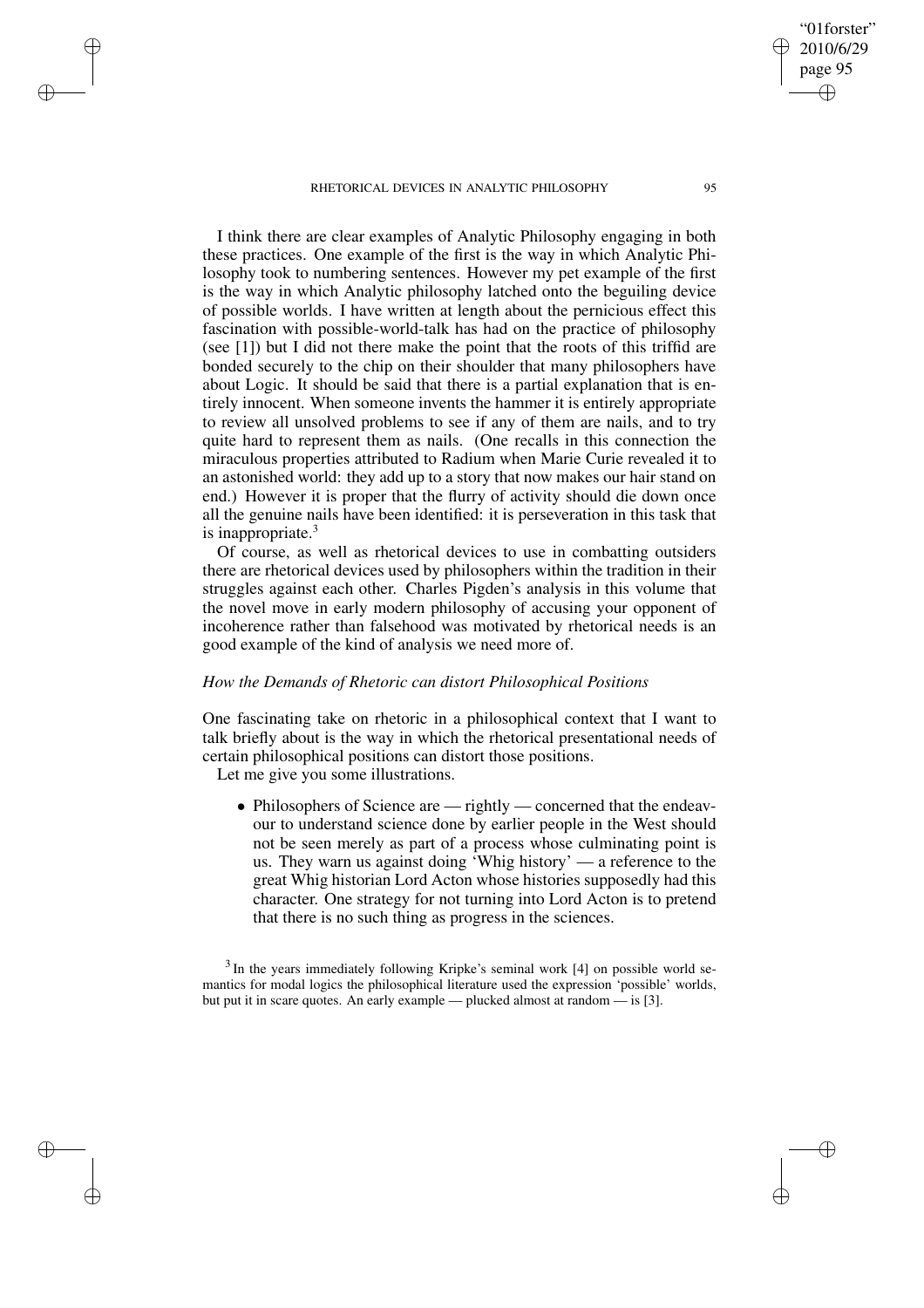"01forster" 2010/6/29 page 96

✐

✐

✐

✐

- People who study sociology of science are concerned with how scientific theories propagate through communities. For them, questions of the content and truth of those theories are a distraction, and one strategy for not being distracted is to pretend that the theories simply do not have content.
- Life's a bitch and then you die. A strategy for not worrying about the ills to which flesh is heir is to deny the reality of matter.
- The law of rape protects girls under the age of consent from the sexual attentions of men. It protects them whether they are toddlers, or fifteen-year-olds who may well be sexually (physiologically) mature. People who are concerned to protect adolescent girls will not wish any debate on how to do it to be diverted into a discussion of precisely how much worse a rape of a four-year old is that of a fifteenyear old. It may well be felt that to admit that such a discussion is legitimate would be to "send the wrong message". I am not being sarcastic in putting this sound-bite in scare-quotes. It is certainly a legitimate rhetorical consideration. After all there is at least the possibility of a slippery slope argument waiting to be exploited by pædophiles. One way of forestalling such a discussion is to deny that between these two crimes is there any difference to be discussed.
- Psychotherapists have to help their clients in their (the clients') difficulties in personal relations or life in general. The psychotherapist has no way of telling whether or not the client's version of events is true, but they have to help them anyway. *Therefore the truth (or otherwise) of the client's story cannot be a consideration.* In these circumstances it is easy to slip into the position that there is no such thing as truth.
- Pretending not to understand the motives of people who engage in behaviours you want to condemn. At the back of one's mind one probably has the French saw "Tout comprendre c'est tout pardonner."
- Rhetorical moves made by people who are handicapped: denying the negative aspects of their disabilities as part of a strategy of mainstreaming.
- Refusing to defend a good practice (e.g. possibly, assisted suicide, euthanasia) because of the danger that instances of bad practice will be passed off as instances of it.
- There is a strong incentive to say that the Mengele experiments (for example) gave no useful information, because were we to admit that

✐

✐

✐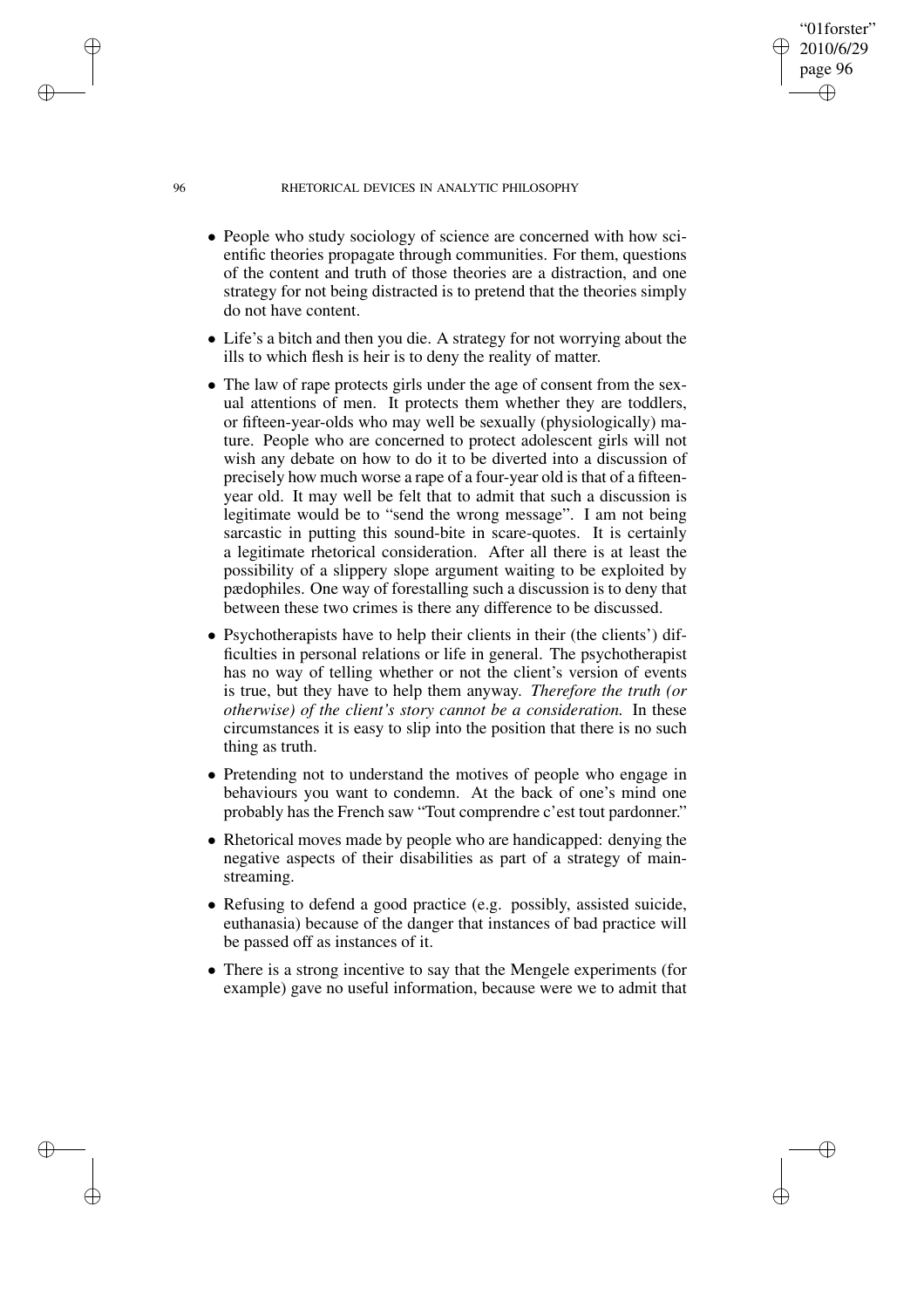✐

✐

✐

✐

they did we would have the problem of deciding whether or not it is proper to use information obtained by illicit means.

- New world tribes insisting on their creation myths in opposition to the attempts of western physical anthropologists to track ancient population movements. They are probably too sophisticated to take their creation myths literally, but they represent themselves as so taking them as part of a strategy of resisting the encroachments of western scientists.
- Finally, a topical example. Pope Benedict has principled objections to contraception. In particular he doesn't approve of condoms. He fears that if he gives the nod to the use of condoms for the purpose of obstructing transmission of sexually transmitted diseases he will give the appearance of approving of condoms *simpliciter*. Thus he is led to advocate the view that condoms are ineffective in preventing the spread of HIV. Indeed, he may even believe it.

What all these cases have in common is pressure on a belief-system coming from the rhetorical needs of the presentation or defence of that belief system. These rhetorical needs can result in people refraining from saying some things that they believe (e.g. that there is a difference between the rape of a fifteen-year and the rape of a four-year old); they can even result in people saying things that they do not believe and cannot possibly believe — e.g. that there is no difference between the rape of a fifteen-year and the rape of a four-year old.

What interests me is the further possibility that compliance with the demands of rhetoric can distort the belief-system itself. It might be that the best way — it's certainly *a* way — of not saying that there is a difference between the rape of a fifteen-year and the rape of a four-year old is to straightforwardly *believe* that there is no difference between the rape of a fifteen-year and the rape of a four-year old). The mechanism by which this distortion happens is the Orwellian device of *crimestop*.

I believe that there are metaphysical positions to be found in philosophy which are the result of distortions of this kind. There are two instances that particularly interest me, coming as they do from logic: Dialethism and Intuitionism. In both cases the advocates of the novel style of logic are advocating a policy of not using a particular logical principle (non-contradiction in the one case, excluded middle in the other). In both cases the claim is made that the principle is false (rather than that there are times when the principle is of no use to us) and the stronger claim is made for the rhetorical reason that it is more arresting. This is reminiscent of the way in which the complex points about how pornography exploits women get bundled together and transformed for rhetorical reasons into Andrea Dworkin's claim

"01forster" 2010/6/29 page 97

✐

✐

✐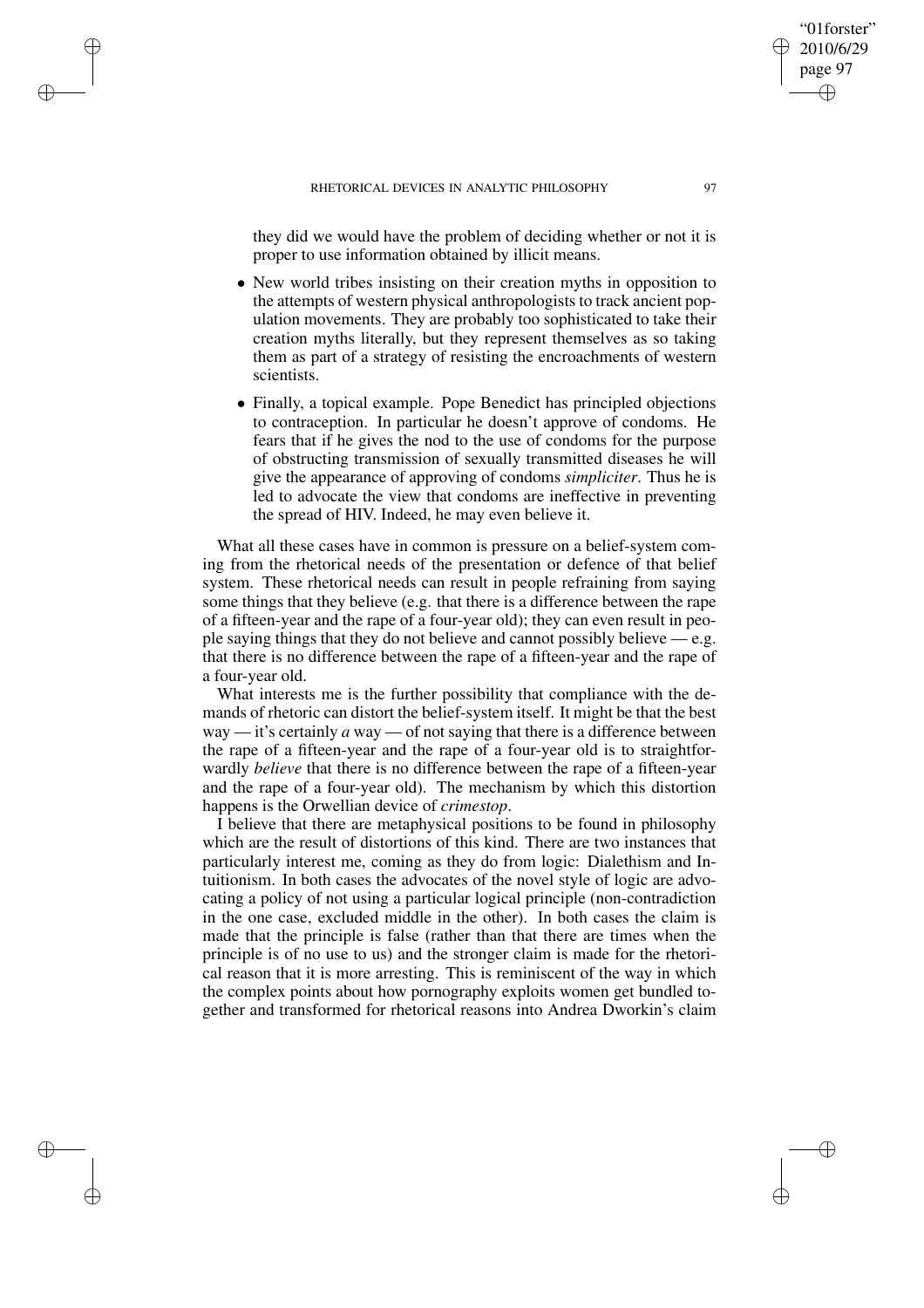"01forster" 2010/6/29 page 98

✐

✐

✐

✐

that *Pornography is violence against women*. Dworkin's claim is more arresting, and use of it may be more effective in securing needed change, but literally, it is false.<sup>4</sup> The same thing is going on here.

### *Constructivism*

In Classical Logic it can happen that we can find a proof of  $(\exists x)\phi(x)$  even in circumstances where we can not prove  $\phi(t)$  for any term t.

Suppose you are the hero in a mediæval romance. You have to rescue the Princess from captivity and maltreatment at the hands of the Evil Dragon. To do this you will of course need a Magic Sword to cut off the head of the Evil Dragon, and a Magic Key to open the door of the dungeon, because it had a Spell put on it by the Evil Dragon, so if you are to open it, only a Magic Key will do. How are you to proceed?

You can cheer yourself up with the thought: "Things aren't as bad as they might look. After all, these stories always have happy endings: the Dragon always gets killed and the Princess always gets rescued. This being the case there must be a Magic Key and there must be a Magic Sword! If there weren't there wouldn't be a Happy Ending, and there always is a Happy Ending."

You can say this to yourself — and you'd be right: there must indeed be a Magic Sword and a Magic Key. However this is not a great deal of use to you. It doesn't begin to solve *your* problem, since what you want is not an existence theorem for Magic Keys and Magic Swords — what you actually want is to *find* the gadgets and have them in your hand. And the chain of reasoning you have just put yourself through, sound though it undeniably is, tells you nothing about where to find them. It's reassuring up to a point, in that this inference-from-authorial-omniscience constitutes a sort of prophecy that the Magic Key and Magic Sword will turn up eventually, but it doesn't put them in your hand.

This is a perfect example of a **nonconstructive existence theorem.** We have a proof that there is a whatever-it-is, but the proof that there is one does not reveal where the whatever-it-is is to be found. Further, the situation in which the hero finds himself in one where a nonconstructive existence theorem is of very little use. In order not to find ourselves in the predicament of the hero of the mediæval romance who has proved the existence of the sword and the key but does not know where to find them we could consider restricting the principles of reasoning we use to those principles which, whenever

4 It has to be admitted that Dworkin's move can be represented as an arresting *metaphor* but I don't think this analysis captures the full force of the move.

✐

✐

✐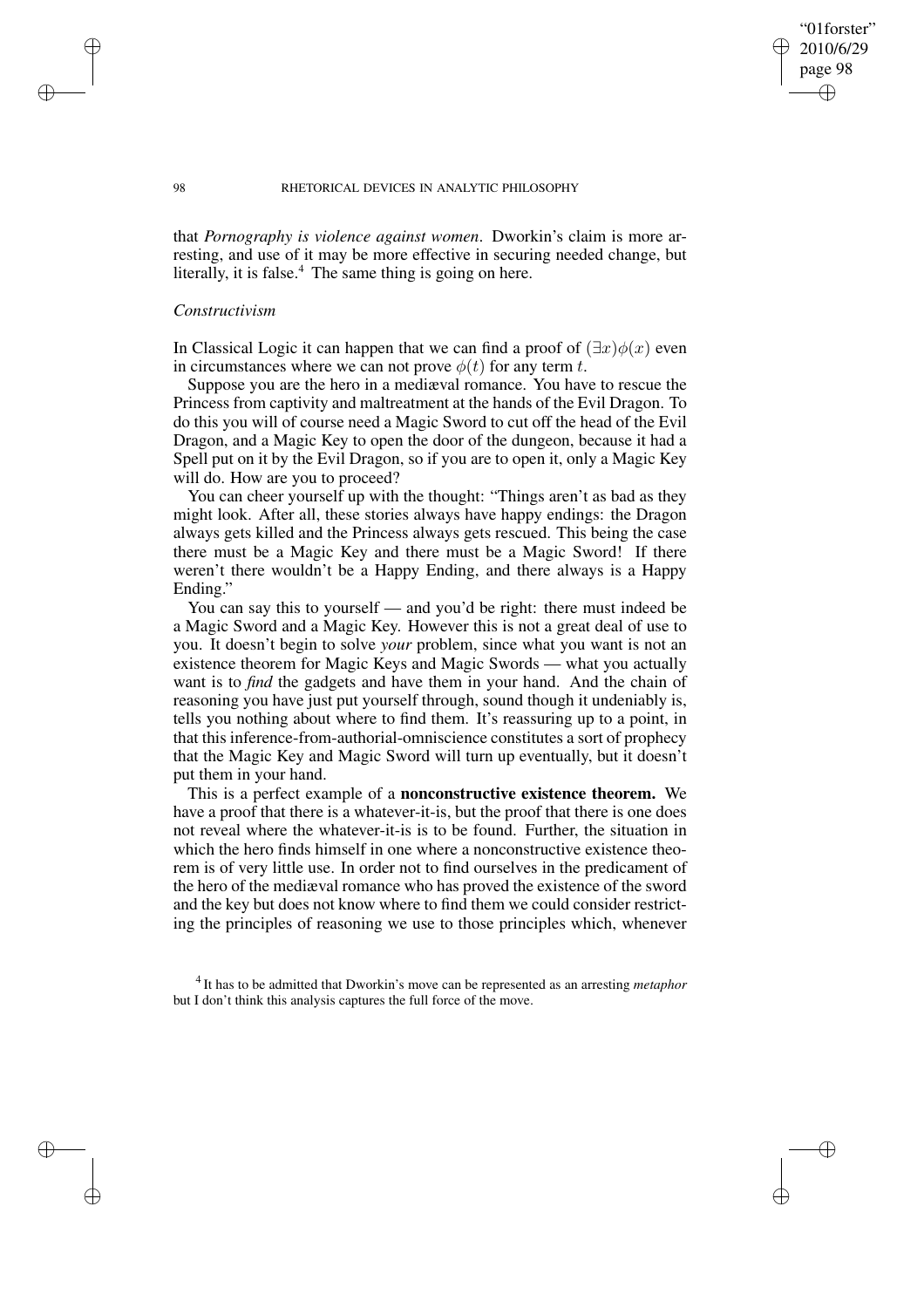they prove that  $(\exists x)(\text{Sword}(x))$ , also prove Sword $(a)$  for some a. The thinking behind this suggestion is that the Hero's energies (and perhaps his wits) are limited, and there is therefore no point in having clever inferences that supply him with information that he cannot use and which will only distract him. In such circumstances one has a strong incentive not to use principles which tell us that there are — as it might be — magic swords, but fail to tell us where to find them. As it happens, the law of excluded middle is one such principle. So we have a reason for not exploiting excluded middle.

This insight is sound. What would not be sound would be to be spooked by it into denying the law of excluded middle. I am not suggesting that this is what caused Brouwer to deny excluded middle. Nor am I suggesting that current subscribers to Intuitionism reached their present positions as a result of this false move. However the way in which the  $\sqrt{2}^{\sqrt{2}}$  parable is used by Intuitionism's recruiting sergeants suggests that their calculation is that the public will in fact make precisely this mistake and will then sign up. The  $\sqrt{2}^{\sqrt{2}}$  parable is an interesting and thought-provoking one, but it is not an argument for intuitionism unless you are making the mistake I describe.

## *Dialethism*

✐

✐

✐

✐

There are people who believe that some contradictions can be true, and that the rule of *ex falso sequitur quodlibet* is not reliable (because of those true contradictions). I have to be careful what I say about these people because some of them are my personal friends and some of them — I am thinking in particular of Graham Priest — are much bigger than me and do martial arts to boot.

Why do they believe this?

If you are reasoning from uncertain premisses then you should not be surprised to find — every now and then — that you have reached a contradiction. When this happens do you cheerfully infer *everything*, by an appeal to the rule of *ex falso sequitur quodlibet*? Of course not. One thing you do is send an underling out into the world to find out which of your assumptions was defective. When they come back with the requisite information you can then identify your mistakes, retrace your steps and proceed afresh. Meanwhile, of course, life has to go on, and decisions have to be made. How does life go on?<sup>5</sup> You just have to proceed with caution. And proceeding with caution will involve not trying anything novel; one should stick as far as possible to those practices that use only those assumptions that had

<sup>5</sup> Quine found himself in this situation in 1940 when Rosser and Lyndon discovered a contradiction in the axiom system of the first edition of his *Mathematical Logic*.

"01forster" 2010/6/29 page 99

✐

✐

✐